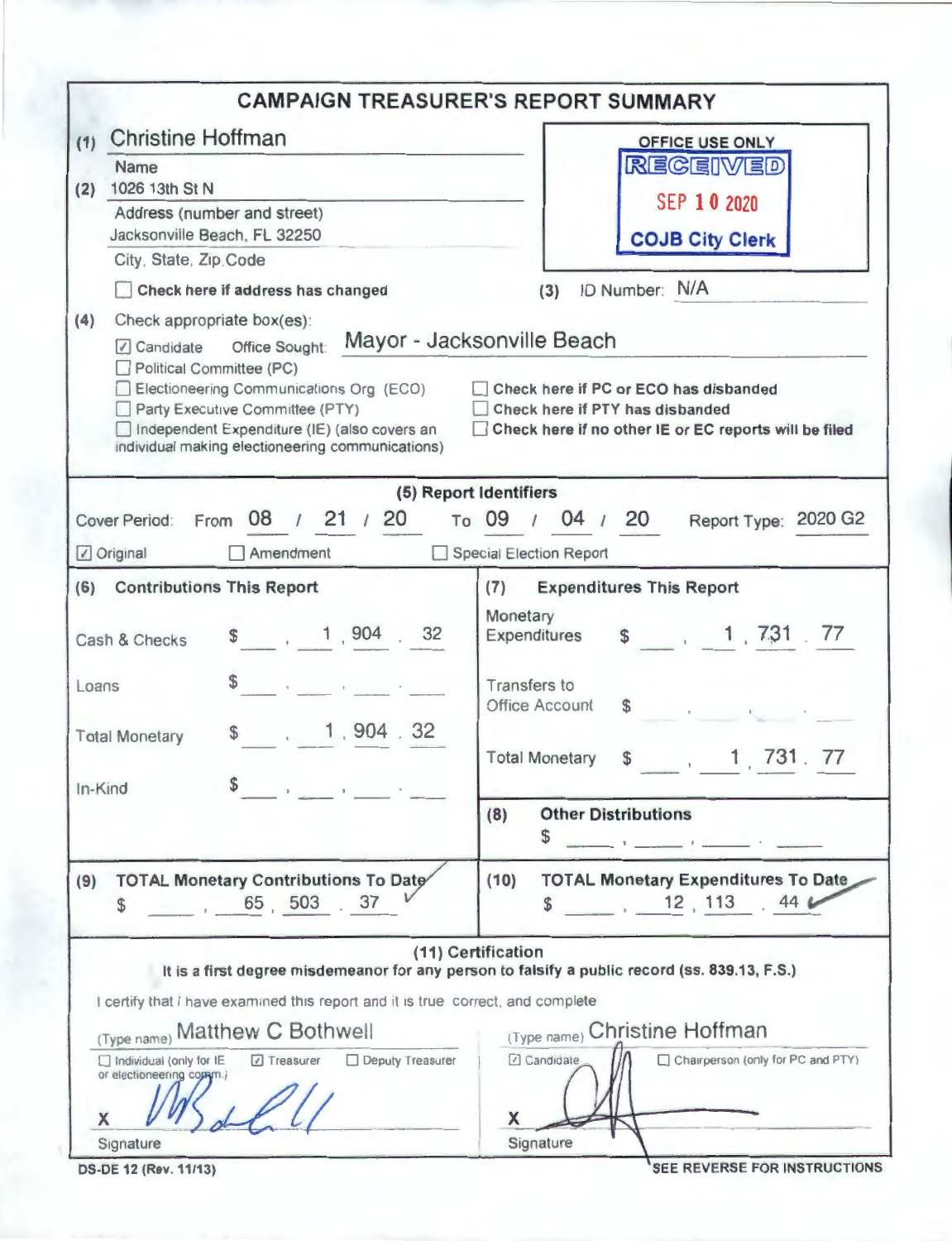## **CAMPAIGN** TREASURER'S REPORT - ITEMIZED CONTRIBUTIONS

## (1) Name Christine Hoffman (2) I.D. Number **N/A**

| (3) Cover Period                         | 08/21 / 2020 through 09/04/2020                                                         |                    |                          |                     | (4) Page 1 of 1 |                   |            |
|------------------------------------------|-----------------------------------------------------------------------------------------|--------------------|--------------------------|---------------------|-----------------|-------------------|------------|
| (5)<br>Date<br>(6)<br>Sequence<br>Number | (7)<br><b>Full Name</b><br>(Last, Suffix, First, Middle)<br><b>Street Address &amp;</b> | (8)<br>Contributor |                          | (9)<br>Contribution | (10)<br>In-kind | (11)<br>Amendment | (12)       |
|                                          | City, State, Zip Code                                                                   | Type               | Occupation               | Type                | Description     |                   | Amount     |
| 8/23/2020                                | Lindsey Rossman<br>4 Tallwood Rd<br>Jacksonville Beach FL<br>32250                      | 1                  |                          | CHE                 |                 |                   | \$100.00   |
| 1                                        |                                                                                         |                    |                          |                     |                 |                   |            |
| 8/25/2020                                | <b>Richard Briggs</b><br>4550 St Augustine Rd<br>Jacksonville FL 32207                  |                    |                          | CHE                 |                 |                   | \$1,000.00 |
| $\overline{c}$                           |                                                                                         | J                  | Realtor                  |                     |                 |                   |            |
| 8/26/2020                                | <b>Glasser Ellen</b><br>PO Box 330510<br><b>Atlantic Beach FL</b><br>32233              | ı                  | Mayor<br><b>Atlantic</b> | CHE                 |                 |                   | \$200.00   |
| 3                                        |                                                                                         |                    | Beach<br>Florida         |                     |                 |                   |            |
| 8/27/2020                                | <b>Brittney Norris</b><br>1183 Violet Street<br>Atlantic Beach FL 32233                 | I                  |                          | CHE                 |                 |                   | \$100.00   |
| 4                                        |                                                                                         |                    |                          |                     |                 |                   |            |
| 8/27/2020                                | Maxwell Ervanian<br>13364 BEACH BLVD.,<br><b>UNIT 627</b><br>Jacksonville FL 32224      | 1                  | Public                   | CHE                 |                 |                   | \$500      |
| 5                                        |                                                                                         |                    | Safety                   |                     |                 |                   |            |
| 8/31/2020                                | <b>Vystar Bank</b><br>100 3rd St N<br>Jacksonville Beach FL<br>32250                    | B                  | <b>Bank</b>              | INT                 |                 |                   | \$4.32     |
| $\overline{7}$                           |                                                                                         |                    |                          |                     |                 |                   |            |
|                                          |                                                                                         |                    |                          |                     |                 |                   |            |
|                                          |                                                                                         |                    |                          |                     |                 |                   |            |
| $\bf8$                                   |                                                                                         |                    |                          |                     |                 |                   |            |
|                                          |                                                                                         |                    |                          |                     |                 |                   |            |

**OS-DE 13 (Rev. 08/03) SEE REVERSE FOR INSTRUCTIONS AND CODE VALUES**